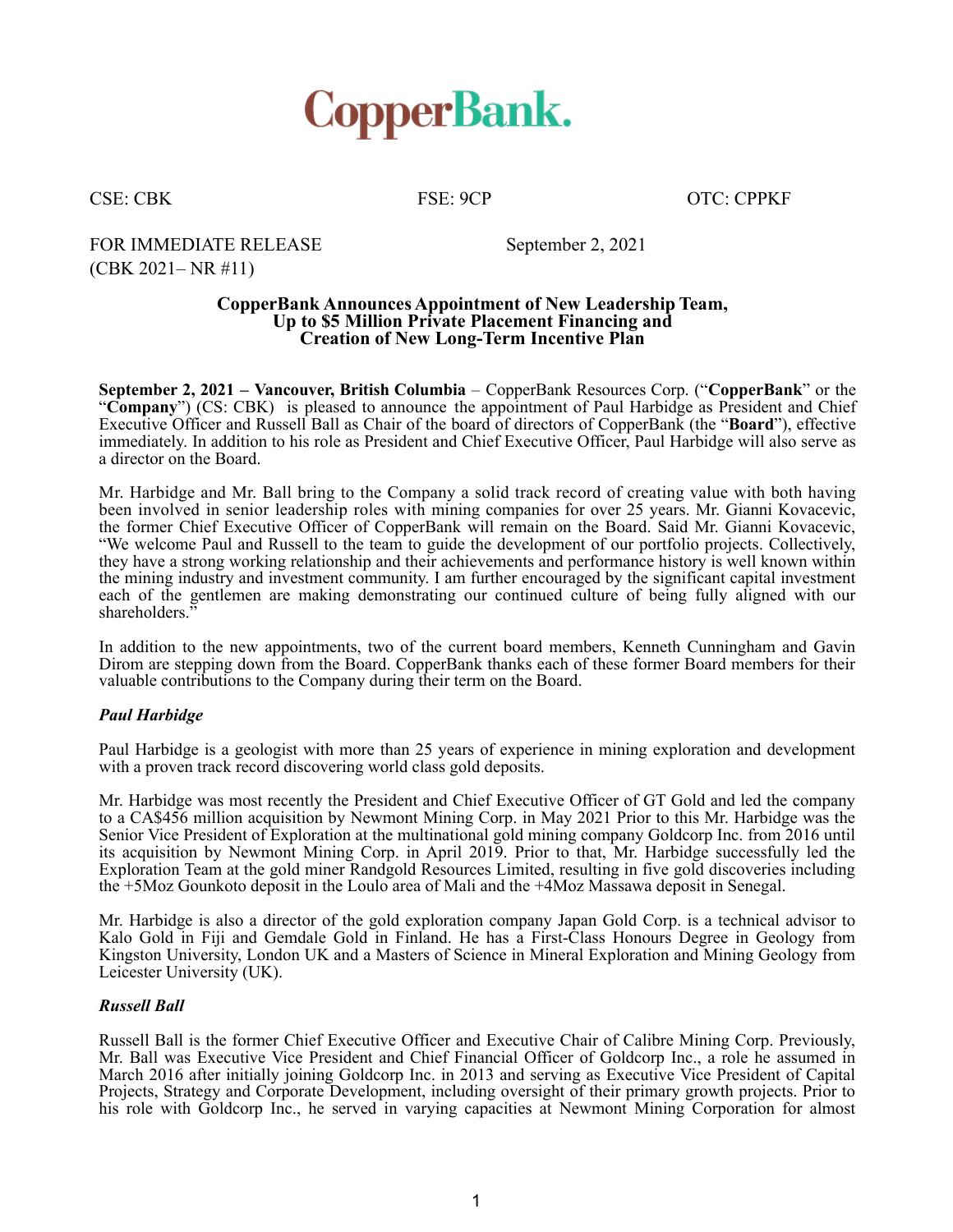twenty years, culminating with his appointment as Executive Vice President and Chief Financial Officer. He currently serves on the Board of Trevali Mining Corporation.

# **Private Placement**

In connection with the appointment of the new management team, the Company is pleased to announce that it will be launching a private placement offering of units (the "**Private Placement**") of the Company ("**Units**") at an offering price of \$0.40 per Unit for aggregate proceeds of up to \$5 million. Each Unit will be comprised of one common shares of the Company (a "**Common Share**") and one common share purchase warrant (a "**Warrant**"). Each Warrant will be convertible into a Common Share at an exercise price of \$0.60 for five years from the closing of the Private Placement.

Closing of the Private Placement is subject to receipt of all applicable approvals and other customary conditions to closing, including the approval of the CSE. Securities issued pursuant to the Private Placement will be subject to a Canadian securities law resale restriction period expiring on the date that is four months and one day after the closing date of the Private Placement. Insiders of the Company are expected to participate in the Private Placement.

The Company intends to use the net proceeds from the Private Placement to advance the Company's Copper Creek and Contact Copper exploration projects, as well as general working capital.

### **Approval of New Long-Term Incentive Plan**

In connection with the appointment of the new management team, and in line with the Company's new compensation strategy, the Company is announcing the adoption of a new, long-term incentive plan (the "LTIP"). The LTIP will allow for the issuance of stock options, restricted share units, deferred share units and performance share units and will replace the Company's current stock option plan.

Under the terms of the LTIP, the maximum number of Common Shares reserved for issuance will be 19,296,967, which is equal to 20% of the Common Shares expected to be issued and outstanding following the closing of the Private Placement. The Company plans to seek shareholder approval of the plan at an upcoming special meeting of shareholders expected to be held on or about October 15, 2021.

In connection with the approval of the new compensation plan, the Board has also approved the grant of 13,709,467 stock options to eligible participants under the LTIP. Each stock option will entitle the holder thereof to purchase one Common Share at a price of \$0.40 for a period of three years from the date of the grant. The grant of these stock options will be subject to the approval by shareholders of the LTIP at the upcoming special meeting.

#### **About CopperBank**

CopperBank is a Canadian exploration mining company focused on energy related metal exploration in The United States of America. The Company trades on the Canadian Securities Exchange under the symbol "CBK".

For additional information please contact:

Paul Harbidge, President and Chief Executive Officer

CopperBank Resources Corp. Suite 1500, 409 Granville Street, Vancouver, BC V6C 1T2

Phone: 778-987-2761 E-mail: gk@copperbankcorp.com Website: www.copperbankcorp.com

#### **Forward-Looking and Cautionary Statements**